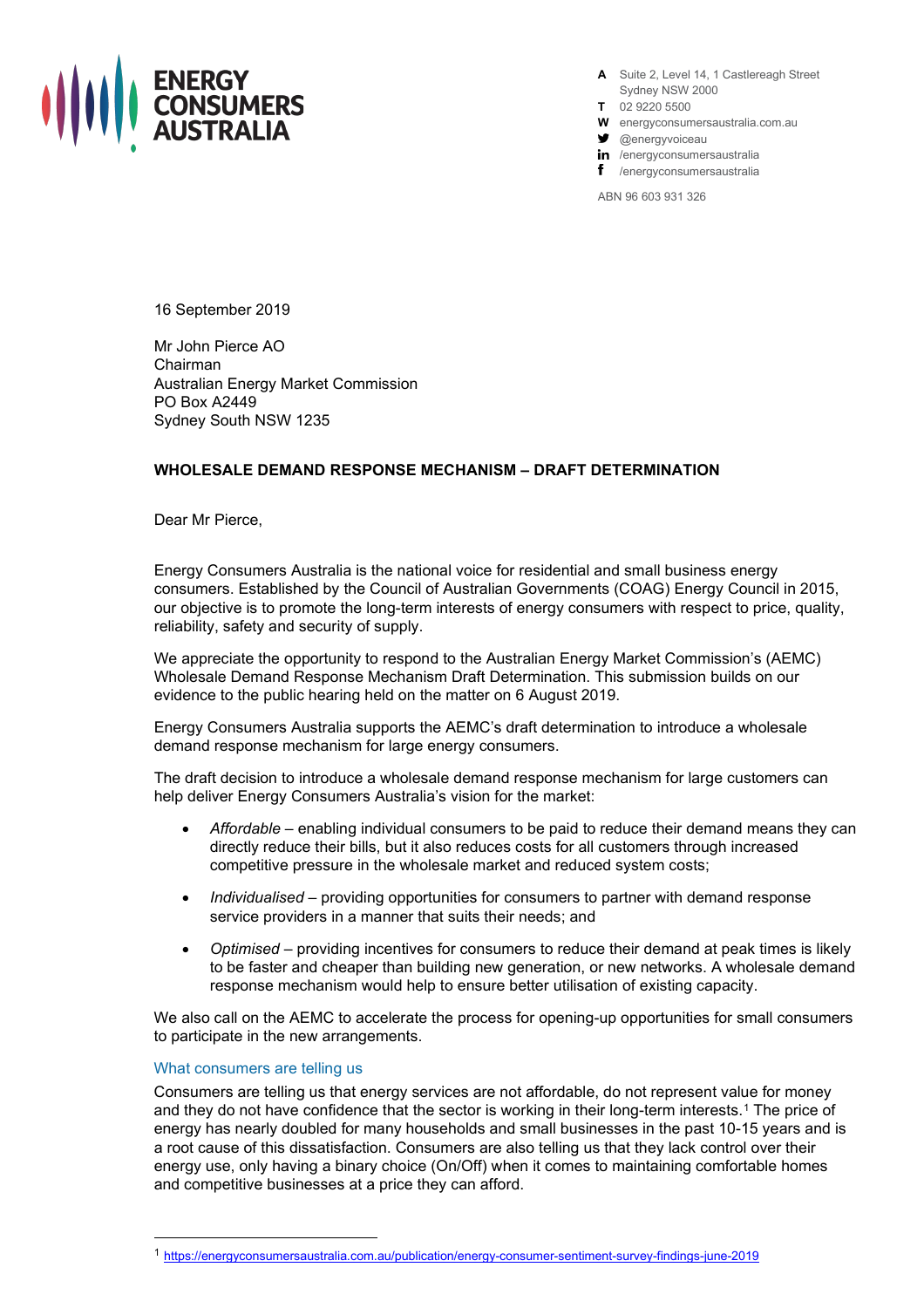

Our research shows that the desire to manage energy use and get control over bills is the main reason why so many Australians are investing in rooftop solar and (increasingly) battery storage systems. More and more Australians are also purchasing smart appliances that are capable of 'talking to the grid' and adjusting to take advantage of changing energy prices in real time. This is an unstoppable trend in our view which is changing the energy system – moving it from one comprised of *a small number of large things* to a *large number of small things*.

Updating the design of the energy market to reflect this profound change in the nature of the system must be one of our highest priorities for reform. Ensuring all participants can compete on a level playing field is a basic requirement for any well-functioning market.

Implementing a demand response mechanism was a key recommendation of both the Australian Competition and Consumer Commission (ACCC) Retail Electricity Pricing Inquiry and the Independent Review into the Future Security of the National Electricity Market (the Finkel Review). Both reviews considered that rewarding consumers for reducing demand would reduce wholesale prices, reduce the need for new generation and lower prices for all consumers. The ACCC's recommendation was part of the suite of recommendations that, if implemented, would deliver price reductions of around 20-25% for consumers. In addition to the price benefits, a wholesale demand response mechanism would contribute to an efficient (optimised) response to maintaining reliability and security of supply.

Beyond this though, many consumers are telling us they want to share energy with people in their community who might be struggling with affordability, while others are willing to reduce their energy use during heatwaves to reduce the pressure on the grid. According to the Energy Consumer Sentiment Survey, around 45% of residential consumers are prepared to reduce their energy use during periods of high demand. An additional 25% of respondents indicated they would reduce their demand if there was an incentive to do so. Around 60% of small business consumers think consumers should be rewarded for reducing energy use during peak period.<sup>[2](#page-1-0)</sup> This represents an incredible opportunity for the sector to partner with consumers to create value for them and the community.

## Ensuring appropriate consumer protections

We note the AEMC's position that the new class of market participant is not a retailer and therefore the existing consumer protection responsibilities will not apply. We agree that it is important to ensure appropriate consumer protections are in place, but we request that the AEMC consider how to bring forward the extension of the mechanism to small consumers, to avoid delaying the consumer benefits any longer than necessary.

If additional or amended consumer protections are contemplated, we would encourage the AEMC to consider faster, more flexible approaches that put the onus on the sector to deliver positive outcomes for consumers. The New Energy Tech Consumer Code, which is currently being considered for authorisation by the ACCC, is demonstrating the potential of industry-led approaches at a time when technology and service models are changing.<sup>[3](#page-1-1)</sup> The proposed Consumer Code will set minimum standards of good practice and consumer protection that will be provided by signatories covering all aspects of the customer experience, including those ranging from initial marketing and promotion through to, as appropriate, the offering, quoting, contracts, finance and payments, installation, operation, customer service, warranties and complaints handling processes. The ACCC recently indicated support for this new approach in its Draft Decision.

<sup>2</sup> <https://energyconsumersaustralia.com.au/publication/energy-consumer-sentiment-survey-findings-june-2019>

<span id="page-1-1"></span><span id="page-1-0"></span><sup>3</sup> See [https://www.accc.gov.au/public-registers/authorisations-and-notifications-registers/authorisations-register/new-energy](https://www.accc.gov.au/public-registers/authorisations-and-notifications-registers/authorisations-register/new-energy-tech-consumer-code)[tech-consumer-code](https://www.accc.gov.au/public-registers/authorisations-and-notifications-registers/authorisations-register/new-energy-tech-consumer-code)